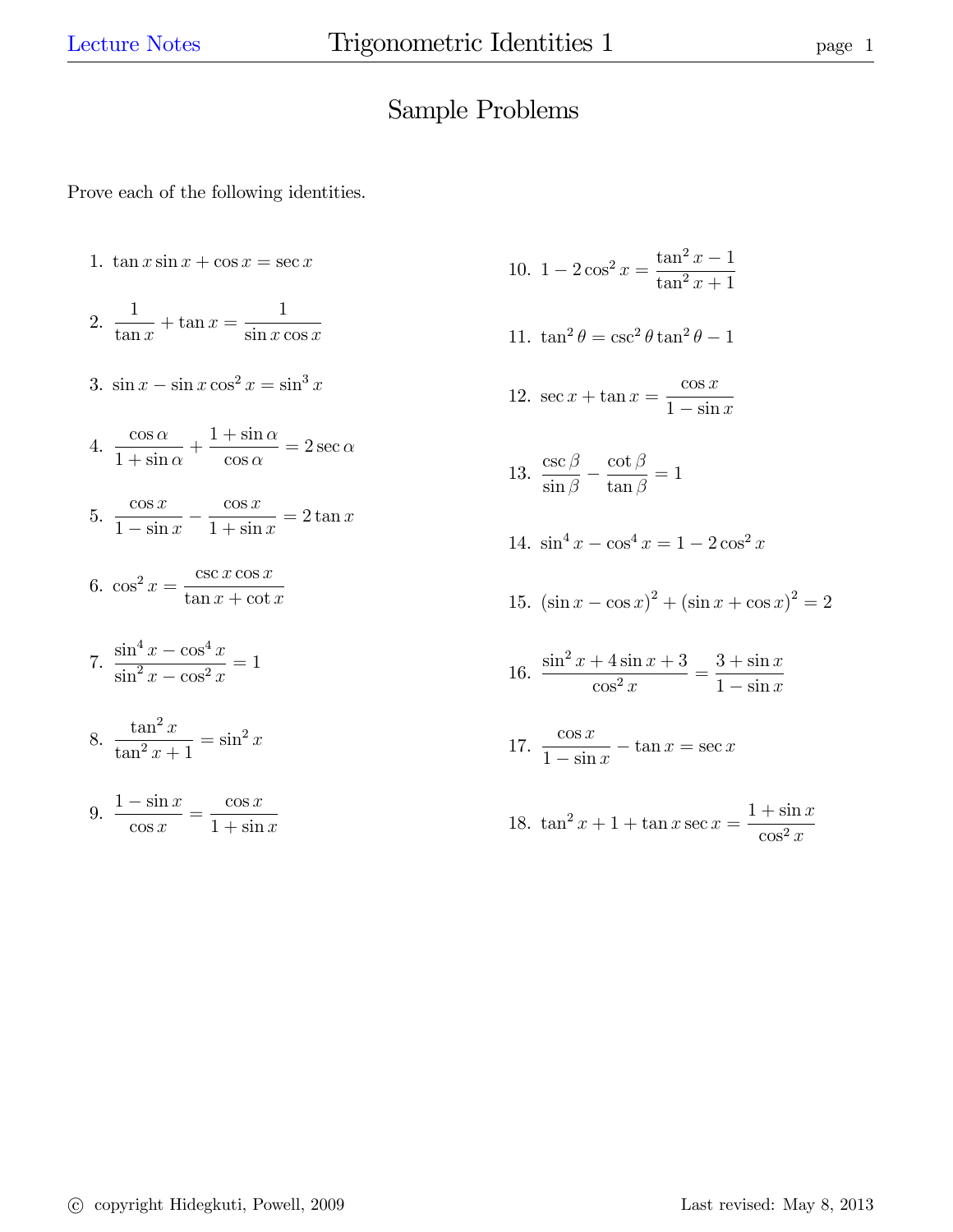## Practice Problems

Prove each of the following identities.

1. 
$$
\tan x + \frac{\cos x}{1 + \sin x} = \frac{1}{\cos x}
$$

$$
2. \ \tan^2 x + 1 = \sec^2 x
$$

- 3. 1  $\frac{1-\sin x}{1-\sin x}$ 1  $1 + \sin x$  $= 2 \tan x \sec x$
- 4.  $\tan x + \cot x = \sec x \csc x$

5. 
$$
\frac{1 + \tan^2 x}{1 - \tan^2 x} = \frac{1}{\cos^2 x - \sin^2 x}
$$

- 6.  $\tan^2 x \sin^2 x = \tan^2 x \sin^2 x$
- 7.  $\frac{1 \cos x}{1}$  $\sin x$  $+$  $\sin x$  $1 - \cos x$  $= 2 \csc x$
- 8.  $\frac{\sec x 1}{1}$  $\sec x + 1$  $=\frac{1-\cos x}{1+x}$  $1 + \cos x$
- 9.  $1 + \cot^2 x = \csc^2 x$

$$
10. \ \frac{\csc^2 x - 1}{\csc^2 x} = \cos^2 x
$$

- 11.  $\frac{\cot x 1}{1}$  $\cot x + 1$  $=\frac{1-\tan x}{1+\tan x}$  $1 + \tan x$
- 12.  $(\sin x + \cos x)(\tan x + \cot x) = \sec x + \csc x$

13. 
$$
\frac{\sin^3 x + \cos^3 x}{\sin x + \cos x} = 1 - \sin x \cos x
$$

$$
14. \ \frac{\cos x + 1}{\sin^3 x} = \frac{\csc x}{1 - \cos x}
$$

- 15.  $1 + \sin x$  $\frac{1-\sin x}{1-\sin x}$  $\frac{1-\sin x}{x}$  $1 + \sin x$  $= 4 \tan x \sec x$
- 16.  $\csc^4 x \cot^4 x = \csc^2 x + \cot^2 x$

17. 
$$
\frac{\sin^2 x}{\cos^2 x + 3\cos x + 2} = \frac{1 - \cos x}{2 + \cos x}
$$

18. 
$$
\frac{\tan x + \tan y}{\cot x + \cot y} = \tan x \tan y
$$

$$
19. \ \frac{1+\tan x}{1-\tan x} = \frac{\cos x + \sin x}{\cos x - \sin x}
$$

20.  $(\sin x - \tan x) (\cos x - \cot x) = (\sin x - 1) (\cos x - 1)$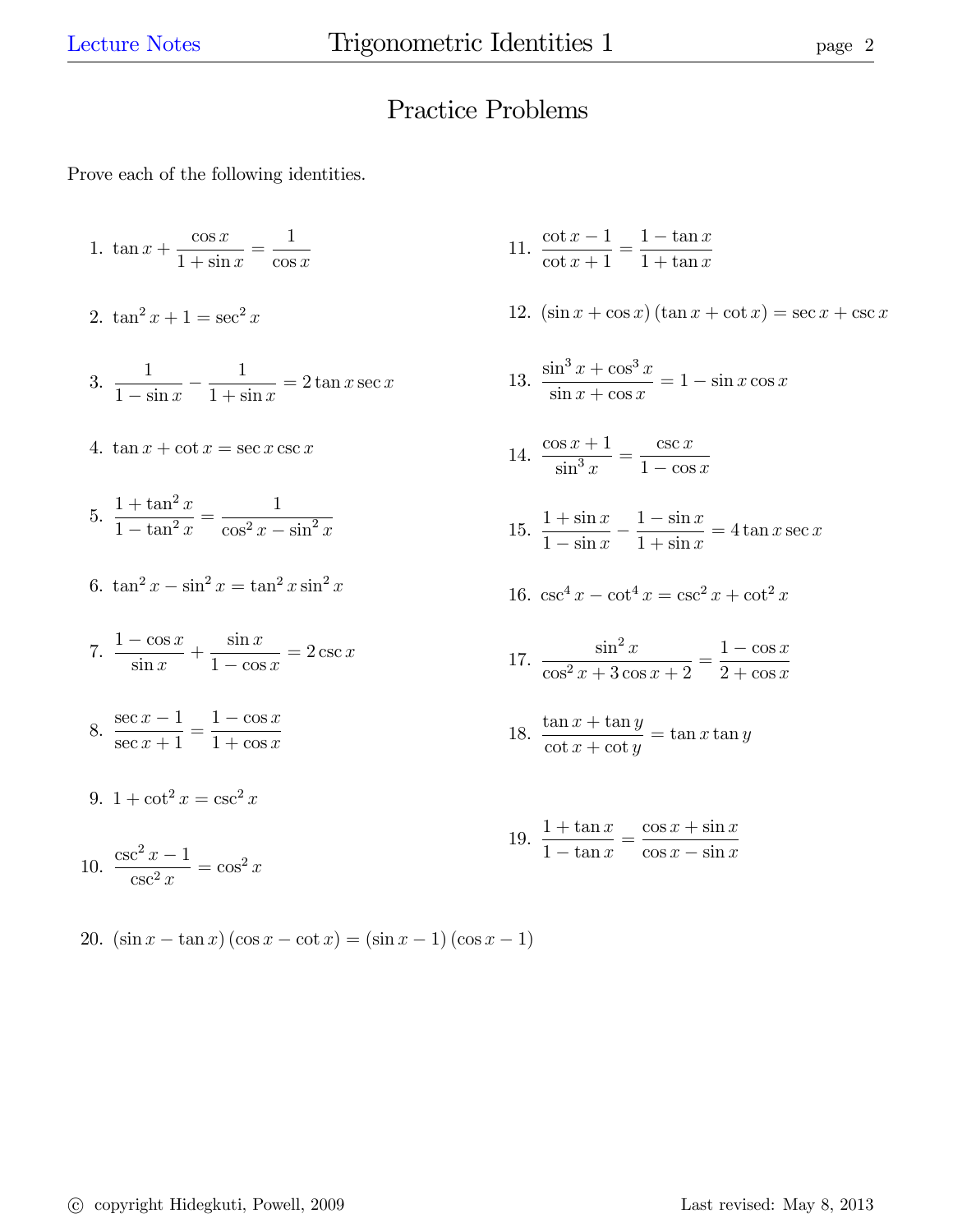## Sample Problems - Solutions

1.  $\tan x \sin x + \cos x = \sec x$ 

Solution: We will only use the fact that  $\sin^2 x + \cos^2 x = 1$  for all values of x.

LHS = 
$$
\tan x \sin x + \cos x = \frac{\sin x}{\cos x} \cdot \sin x + \cos x = \frac{\sin^2 x}{\cos x} + \cos x = \frac{\sin^2 x}{\cos x} + \frac{\cos^2 x}{\cos x}
$$
  
=  $\frac{\sin^2 x + \cos^2 x}{\cos x} = \frac{1}{\cos x} =$ RHS

2. 1  $\tan x$  $+$  tan  $x =$ 1  $\sin x \cos x$ 

Solution: We will only use the fact that  $\sin^2 x + \cos^2 x = 1$  for all values of x.

LHS = 
$$
\frac{1}{\tan x}
$$
 +  $\tan x$  =  $\frac{\cos x}{\sin x}$  +  $\frac{\sin x}{\cos x}$  =  $\frac{\cos^2 x + \sin^2 x}{\sin x \cos x}$  =  $\frac{1}{\sin x \cos x}$  = RHS

3.  $\sin x - \sin x \cos^2 x = \sin^3 x$ 

Solution: We will only use the fact that  $\sin^2 x + \cos^2 x = 1$  for all values of x.

LHS = 
$$
\sin x - \sin x \cos^2 x = \sin x (1 - \cos^2 x) = \sin x \cdot \sin^2 x =
$$
 RHS

4.  $\frac{\cos \alpha}{1+\alpha}$  $1 + \sin \alpha$  $+$  $1 + \sin \alpha$  $\cos \alpha$  $= 2 \sec \alpha$ 

Solution: We will only use the fact that  $\sin^2 x + \cos^2 x = 1$  for all values of x.

LHS 
$$
= \frac{\cos \alpha}{1 + \sin \alpha} + \frac{1 + \sin \alpha}{\cos \alpha} = \frac{\cos^2 \alpha}{(1 + \sin \alpha)\cos \alpha} + \frac{(1 + \sin \alpha)^2}{(1 + \sin \alpha)\cos \alpha} = \frac{\cos^2 \alpha + (1 + \sin \alpha)^2}{(1 + \sin \alpha)\cos \alpha}
$$

$$
= \frac{\cos^2 \alpha + 1 + 2\sin \alpha + \sin^2 \alpha}{(1 + \sin \alpha)\cos \alpha} = \frac{\cos^2 \alpha + \sin^2 \alpha + 1 + 2\sin \alpha}{(1 + \sin \alpha)\cos \alpha} = \frac{2 + 2\sin \alpha}{(1 + \sin \alpha)\cos \alpha}
$$

$$
= \frac{2(1 + \sin \alpha)}{(1 + \sin \alpha)\cos \alpha} = \frac{2}{\cos \alpha} = 2 \cdot \frac{1}{\cos \alpha} = 2 \sec \alpha = \text{RHS}
$$

5.  $\cos x$  $\frac{1}{1-\sin x}$  –  $\cos x$  $1 + \sin x$  $= 2 \tan x$ 

Solution: We will start with the left-hand side. First we bring the fractions to the common denominator. Recall that  $\sin^2 x + \cos^2 x = 1$  for all values of x.

LHS = 
$$
\frac{\cos x}{1 - \sin x} - \frac{\cos x}{1 + \sin x} = \frac{\cos x (1 + \sin x)}{(1 - \sin x) (1 + \sin x)} - \frac{\cos x (1 - \sin x)}{(1 - \sin x) (1 + \sin x)}
$$
  
= 
$$
\frac{\cos x (1 + \sin x) - \cos x (1 - \sin x)}{(1 - \sin x) (1 + \sin x)} = \frac{\cos x + \cos x \sin x - \cos x + \cos x \sin x}{1 - \sin^2 x} = \frac{2 \sin x \cos x}{\cos^2 x}
$$
  
= 
$$
\frac{2 \sin x}{\cos x} = 2 \tan x =
$$
RHS

c copyright Hidegkuti, Powell, 2009 Last revised: May 8, 2013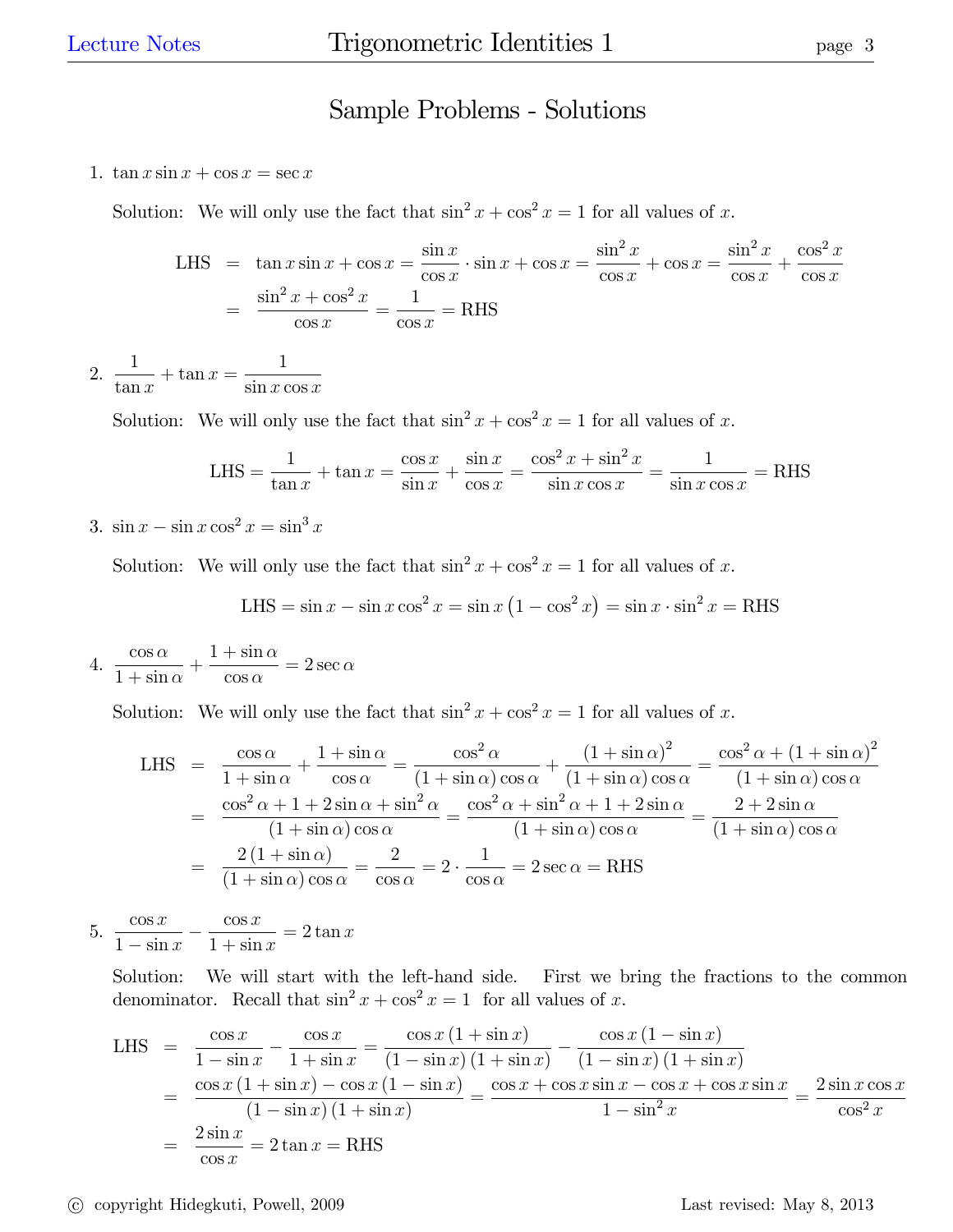$$
6. \cos^2 x = \frac{\csc x \cos x}{\tan x + \cot x}
$$

Solution: We will start with the right-hand side. We will re-write everything in terms of  $\sin x$  and cos x and simplify. We will again run into the Pythagorean identity,  $\sin^2 x + \cos^2 x = 1$ .

RHS = 
$$
\frac{\csc x \cos x}{\tan x + \cot x} = \frac{\frac{1}{\sin x} \cdot \cos x}{\frac{\sin x}{\cos x} + \frac{\cos x}{\sin x}} = \frac{\frac{1}{\sin x} \cdot \frac{\cos x}{1}}{\frac{\sin^2 x}{\sin x \cos x} + \frac{\cos^2 x}{\sin x \cos x}} = \frac{\frac{\cos x}{\sin x}}{\frac{\sin^2 x + \cos^2 x}{\sin x \cos x}} = \frac{\frac{\cos x}{\sin x}}{\frac{1}{\sin x \cos x}}
$$

$$
= \frac{\cos x}{\sin x} \cdot \frac{\cos x \sin x}{1} = \frac{\cos^2 x}{1} = \cos^2 x = LHS
$$

7.  $\frac{\sin^4 x - \cos^4 x}{2}$  $\frac{\sin^2 x - \cos^2 x}{\sin^2 x - \cos^2 x} = 1$ 

Solution: We can factor the numerator via the difference of squares theorem.

LHS = 
$$
\frac{\sin^4 x - \cos^4 x}{\sin^2 x - \cos^2 x} = \frac{(\sin^2 x)^2 - (\cos^2 x)^2}{\sin^2 x - \cos^2 x} = \frac{(\sin^2 x + \cos^2 x)(\sin^2 x - \cos^2 x)}{\sin^2 x - \cos^2 x}
$$
  
= 
$$
\sin^2 x + \cos^2 x = 1 =
$$
RHS

$$
8. \ \frac{\tan^2 x}{\tan^2 x + 1} = \sin^2 x
$$

Solution:

LHS 
$$
= \frac{\tan^2 x}{\tan^2 x + 1} = \frac{\left(\frac{\sin x}{\cos x}\right)^2}{\left(\frac{\sin x}{\cos x}\right)^2 + 1} = \frac{\frac{\sin^2 x}{\cos^2 x}}{\frac{\sin^2 x}{\cos^2 x} + 1} = \frac{\frac{\sin^2 x}{\cos^2 x}}{\frac{\sin^2 x}{\cos^2 x} + \frac{\cos^2 x}{\cos^2 x}}
$$

$$
= \frac{\frac{\sin^2 x}{\cos^2 x}}{\frac{\sin^2 x + \cos^2 x}{\cos^2 x}} = \frac{\frac{\sin^2 x}{\cos^2 x}}{\frac{1}{\cos^2 x}} = \frac{\sin^2 x}{\cos^2 x} \cdot \frac{\cos^2 x}{1} = \sin^2 x = \text{RHS}
$$

$$
9. \frac{1-\sin x}{\cos x} = \frac{\cos x}{1+\sin x}
$$

Solution:

LHS = 
$$
\frac{1 - \sin x}{\cos x} = \frac{1 - \sin x}{\cos x} \cdot 1 = \frac{1 - \sin x}{\cos x} \cdot \frac{1 + \sin x}{1 + \sin x} = \frac{(1 - \sin x)(1 + \sin x)}{\cos x (1 + \sin x)} = \frac{1 - \sin^2 x}{\cos x (1 + \sin x)}
$$

$$
= \frac{\cos^2 x}{\cos x (1 + \sin x)} = \frac{\cos x}{1 + \sin x} = \text{RHS}
$$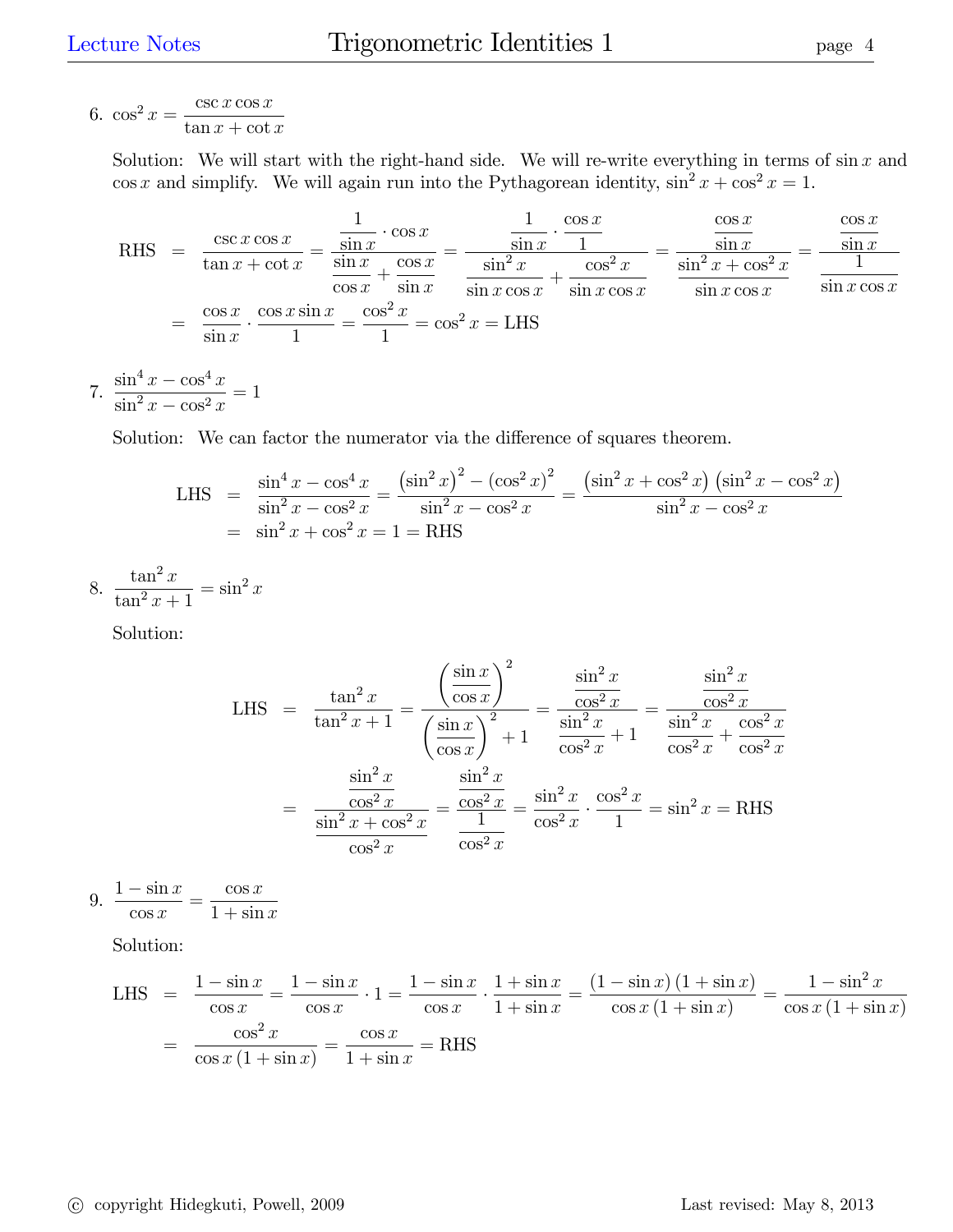10. 
$$
1 - 2\cos^2 x = \frac{\tan^2 x - 1}{\tan^2 x + 1}
$$

Solution:

RHS 
$$
= \frac{\tan^2 x - 1}{\tan^2 x + 1} = \frac{\frac{\sin^2 x}{\cos^2 x} - 1}{\frac{\sin^2 x}{\cos^2 x} + 1} = \frac{\frac{\sin^2 x}{\cos^2 x} - \frac{\cos^2 x}{\cos^2 x}}{\frac{\sin^2 x}{\cos^2 x} + \frac{\cos^2 x}{\cos^2 x}} = \frac{\frac{\sin^2 x - \cos^2 x}{\cos^2 x}}{\frac{\sin^2 x + \cos^2 x}{\cos^2 x}} = \frac{\sin^2 x - \cos^2 x}{\cos^2 x} = \frac{\sin^2 x - \cos^2 x}{\cos^2 x} = \frac{\sin^2 x - \cos^2 x}{\sin^2 x + \cos^2 x} = \frac{\sin^2 x - \cos^2 x}{1} = \sin^2 x - \cos^2 x = (1 - \cos^2 x) - \cos^2 x = 1 - 2\cos^2 x = LHS
$$

11.  $\tan^2 \theta = \csc^2 \theta \tan^2 \theta - 1$ 

RHS = 
$$
\csc^2 \theta \tan^2 \theta - 1 = \frac{1}{\sin^2 \theta} \cdot \left(\frac{\sin \theta}{\cos \theta}\right)^2 - 1 = \frac{1}{\sin^2 \theta} \cdot \frac{\sin^2 \theta}{\cos^2 \theta} - 1 = \frac{1}{\cos^2 \theta} - 1
$$
  
=  $\frac{1}{\cos^2 \theta} - \frac{\cos^2 \theta}{\cos^2 \theta} = \frac{1 - \cos^2 \theta}{\cos^2 \theta} = \frac{\sin^2 \theta}{\cos^2 \theta} = \left(\frac{\sin \theta}{\cos \theta}\right)^2 = \tan^2 \theta = LHS$ 

12.  $\sec x + \tan x =$  $\cos x$  $1 - \sin x$ 

Solution:

RHS = 
$$
\frac{\cos x}{1 - \sin x} = \frac{\cos x}{1 - \sin x} \cdot 1 = \frac{\cos x}{1 - \sin x} \cdot \frac{1 + \sin x}{1 + \sin x} = \frac{\cos x (1 + \sin x)}{(1 - \sin x) (1 + \sin x)}
$$
  
\n=  $\frac{\cos x (1 + \sin x)}{1 - \sin^2 x} = \frac{\cos x (1 + \sin x)}{\cos^2 x} = \frac{1 + \sin x}{\cos x} = \frac{1}{\cos x} + \frac{\sin x}{\cos x} = LHS$ 

13.  $\csc \beta$  $\frac{}{\sin\beta}$  - $\cot\beta$  $\tan\beta$  $= 1$ 

> Solution: We will start with the left-hand side. We will re-write everything in terms of  $\sin \beta$  and  $\cos \beta$  and simplify. We will again run into the Pythagorean identity,  $\sin^2 x + \cos^2 x = 1$  for all angles x.

LHS = 
$$
\frac{\csc \beta}{\sin \beta} - \frac{\cot \beta}{\tan \beta} = \frac{\frac{1}{\sin \beta}}{\frac{\sin \beta}{1}} - \frac{\frac{\cos \beta}{\sin \beta}}{\frac{\sin \beta}{\cos \beta}} = \frac{1}{\sin \beta} \cdot \frac{1}{\sin \beta} - \frac{\cos \beta}{\sin \beta} \cdot \frac{\cos \beta}{\sin \beta} = \frac{1}{\sin^2 \beta} - \frac{\cos^2 \beta}{\sin^2 \beta}
$$
  
=  $\frac{1 - \cos^2 \beta}{\sin^2 \beta} = \frac{(\sin^2 \beta + \cos^2 \beta) - \cos^2 \beta}{\sin^2 \beta} = \frac{\sin^2 \beta}{\sin^2 \beta} = 1 =$ RHS

14.  $\sin^4 x - \cos^4 x = 1 - 2\cos^2 x$ 

Solution:

LHS = 
$$
\sin^4 x - \cos^4 x = (\sin^2 x)^2 - (\cos^2 x)^2 = (\sin^2 x + \cos^2 x) (\sin^2 x - \cos^2 x)
$$
  
=  $1 \cdot (\sin^2 x - \cos^2 x) = (1 - \cos^2 x) - \cos^2 x = 1 - 2\cos^2 x =$ RHS

c copyright Hidegkuti, Powell, 2009 Last revised: May 8, 2013